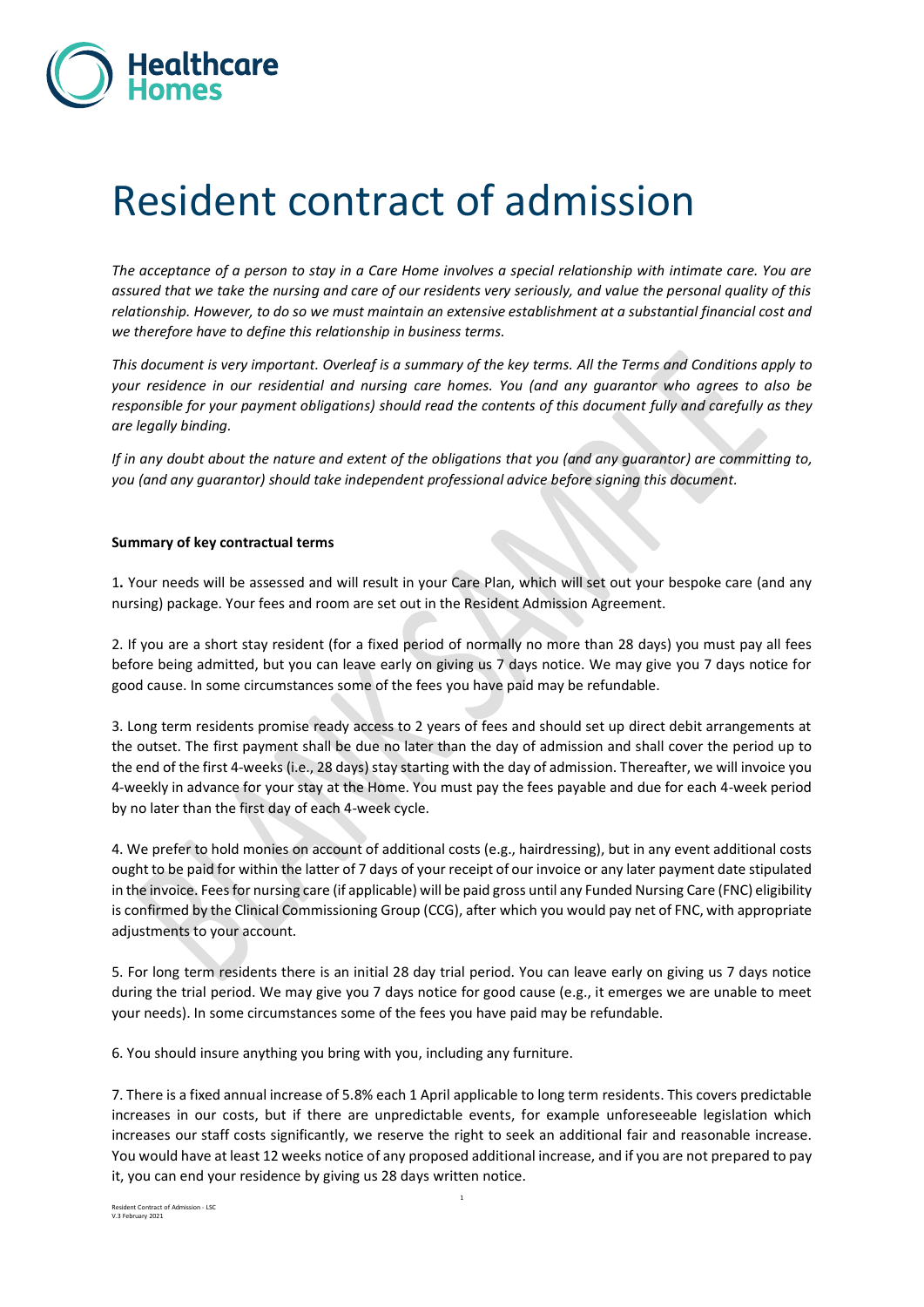

8. Changes in your care (or nursing) needs (which will be recorded in your Care Plan) or a change of room may lead to fee adjustments.

9. If you are a long term resident, you should let us know if your financial position changes to the extent that you have less than six months fee funding available. Each year we will ask for an update of your (and any guarantor's) finances. If you have a guarantor, they will have a parallel but personal and independent responsibility to pay any monies due to us which you have failed to pay.

10. If there may be a need to switch from self-funding, we wish to work with you to see if this achievable.

11. If you are a long term resident, your absence from your room would result in a 10% discount for the second through to sixth week of your absence, but the fee for the first week of your absence is payable in full. During these 6 weeks there ought to be discussions between us and you about our keeping the room available for you.

12. If you are a long term resident, either you or we can end your residence on 28 days notice, but we can only do so in certain specified circumstances. Termination can be on no or shorter notice if the circumstances are sufficiently urgent or serious (e.g., behaviour which is a risk or danger to you or others). Our preference is to attempt to resolve issues between you and us by discussion and engagement with you.

13. If your belongings are not removed within 10 days of the termination date, we may charge you reasonable removal and storage costs, and eventually will dispose of them.

14. Your estate will be charged a minimum of 3 days post death fees, calculated from the day after your death, and will continue to be charged if your belongings are not removed from your room, subject to a maximum of 10 days post death fees.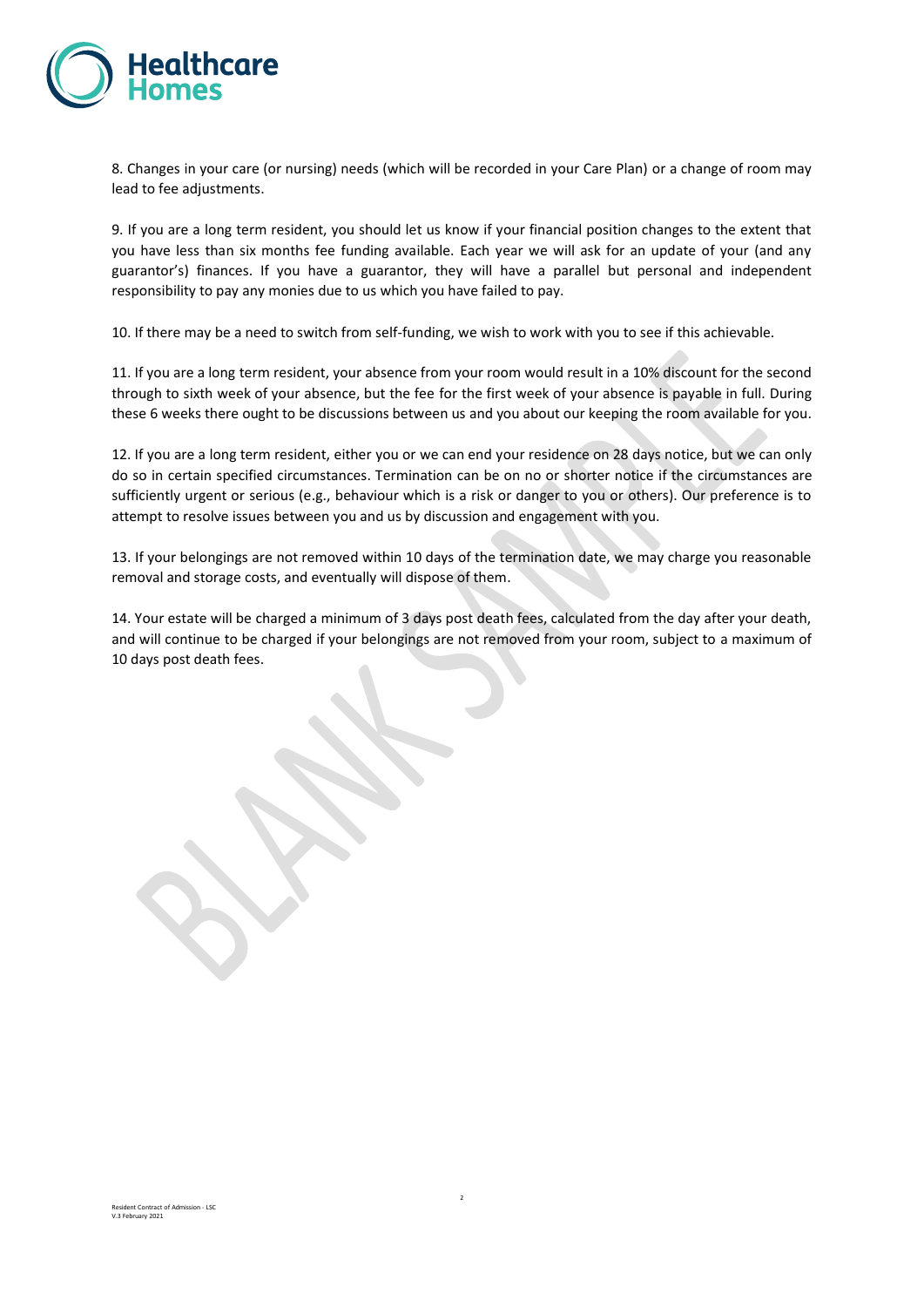

# **Terms and Conditions**

This agreement is made between: -

- 1. Healthcare Homes (LSC) Limited (Company Number 06990425) whose registered office is at The Beeches, Apex 12, Old Ipswich Road, Colchester, Essex, CO7 7QR. (Referred to as **'we', 'the Company'** or **'us'**); and
- 2. The person named in the Residents Admission Agreement or the Resident's Attorney or the Resident's Deputy (referred to as **'you'** or **'the Resident'**)

#### **1. Introduction**

- 1.1. These are the terms and conditions on which you become a resident at one of our homes. The summary of the key contractual terms above is merely a summary.
- 1.2. Nothing in the summary of the key contractual terms above shall affect the meaning and effects of this agreement. These Terms and Conditions and the Resident Admission Agreement at the end of this document together constitute the entire agreement between you and us for the care and any nursing services that we provide to you. If there is a conflict between the summary of the key contractual terms, and the Terms and Conditions and the Resident Admission Agreement, the latter shall prevail. Please therefore ensure that you read these Terms and Conditions carefully, and check that the details in the Resident Admission Agreement are complete and accurate. If you think that there is a mistake or require any changes, please contact us to discuss. We will confirm any changes in writing to avoid any confusion between you and us.

#### **2. Guarantor (only applicable to Long Stay Residents)**

2.1. If someone (referred to as the **'Guarantor'**) in addition to you is to be responsible for ensuring that fees are paid under this Agreement, you must arrange for the Guarantor to sign this Agreement as well. Where we refer to your obligations to make any payment under this Agreement that obligation will a be joint and personal obligation of your Guarantor.

#### **3. Fees**

- 3.1. It is your responsibility to pay all fees associated with your stay at one of our homes.
- 3.2. The fees that you are required to pay for your stay at one of our homes are detailed in the Resident Admission Agreement. If you are a Long Stay resident and paying by Direct Debit, a Direct Debit Mandate must be completed and returned to us prior to admission. Failure to provide such completed Direct Debit Mandate may result in admission being delayed or refused. Any alterations to our bank details ought to be notified to you by us in writing.
- 3.3. There are four circumstances under which your fees may or will be adjusted, as follows:
	- 3.3.1. If your needs change

3.3.1.1. Except in rare, urgent cases, by the time of your admission we will have completed a pre admission assessment, upon which will be formulated your care package in which your needs will be identified and which sets out how we will meet them, all of which shall be recorded in your bespoke Care Plan. With the passage of time those needs may change. If in our reasonable judgement, based on our experience and expertise as a care home operator,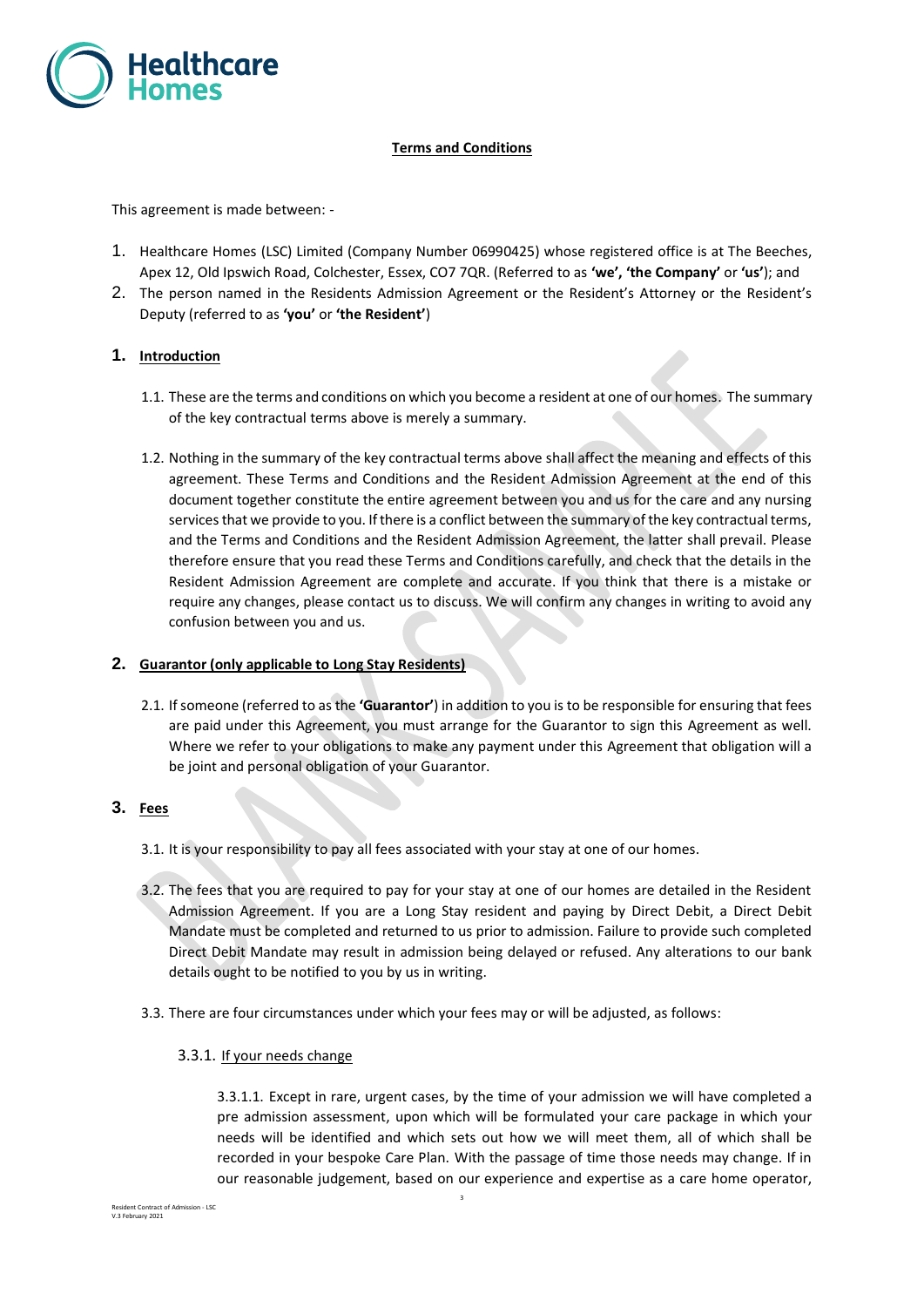

your needs change materially, we shall notify you in writing promptly of that change, the basis for and outcome of our judgement (including our perception of risks and the steps that will meet that change, for example that nursing care has become necessary) and its costs implications. Any fee revisions would be reasonable.

3.3.1.2. Generally, such notification will be given not less than twenty eight (28) days before the change and any fee revision is implemented. Fee revisions (subject to clause 3.3.1.4) become payable from when we start providing you with your revised needs.

3.3.1.3. If your needs change is urgent (for example severe behavioural issues which put you or other residents at risk), we shall notify you as quickly as practicable, and implement the necessary steps to meet that urgent needs change immediately. In such instances we reserve the right to charge you immediately a revised, reasonable fee.

3.3.1.4. If you disagree with our assessment of your needs change or the steps to be taken to address it, you should consult an independent healthcare professional and obtain and share with us their opinion on our assessment within twenty eight (28) days of your receiving from us written notification of your needs change. Provided you have sent us the opinion within such twenty eight (28) days and we have the capability to implement it, we shall accept and comply with that opinion. If the opinion confirms our assessment, you will be liable for our revised, reasonable fees from the day we started implementing the needs change.

3.3.1.5. If after more than twenty eight (28) days of your receiving from us notification of your needs change you still do not agree with our assessment and/or the confirmatory opinion of the independent healthcare professional, you may give the Home Manager at the Home not less than twenty eight (28) days written notice of termination (which will commence on the date you give us written notice), but you will remain liable for our revised, reasonable fees (in so far as they are more than the fees charged before the needs change) until you have left the Home permanently, and if you do not pay them, we shall be entitled to give you twenty eight (28) days written notice of termination (which will commence on the date we give you written notice) and if necessary commence court recovery steps.

#### 3.3.2. Change of room

3.3.2.1. If you wish to have a superior (or inferior) room to the one which you occupy, then subject to availability and agreeing a revised, reasonable fee, we will endeavour to meet your request.

3.3.2.2. If there is a change of funding upon your ceasing wholly or partly to be a private payer, and a local authority or an NHS body proposes and we agree to accept such funding, our agreement to accept such funding may be conditional on your moving to a different room. This would also bring an end to this Agreement and you will need to enter into our Funded Terms and Conditions of Stay. We would enter into an agreement with the local authority or the NHS body. If you wished to have facilities and/or services beyond those provided under our agreement with the local authority or the NHS body, a Lifestyle Choice Top-Up Contract would need to be entered into with us.

3.3.2.3. There may be a need to change your room, which we would discuss with you beforehand. Unless the circumstances are urgent, we will give you at least 5 working days' written notice of the proposed change and an explanation for it. If an emergency has caused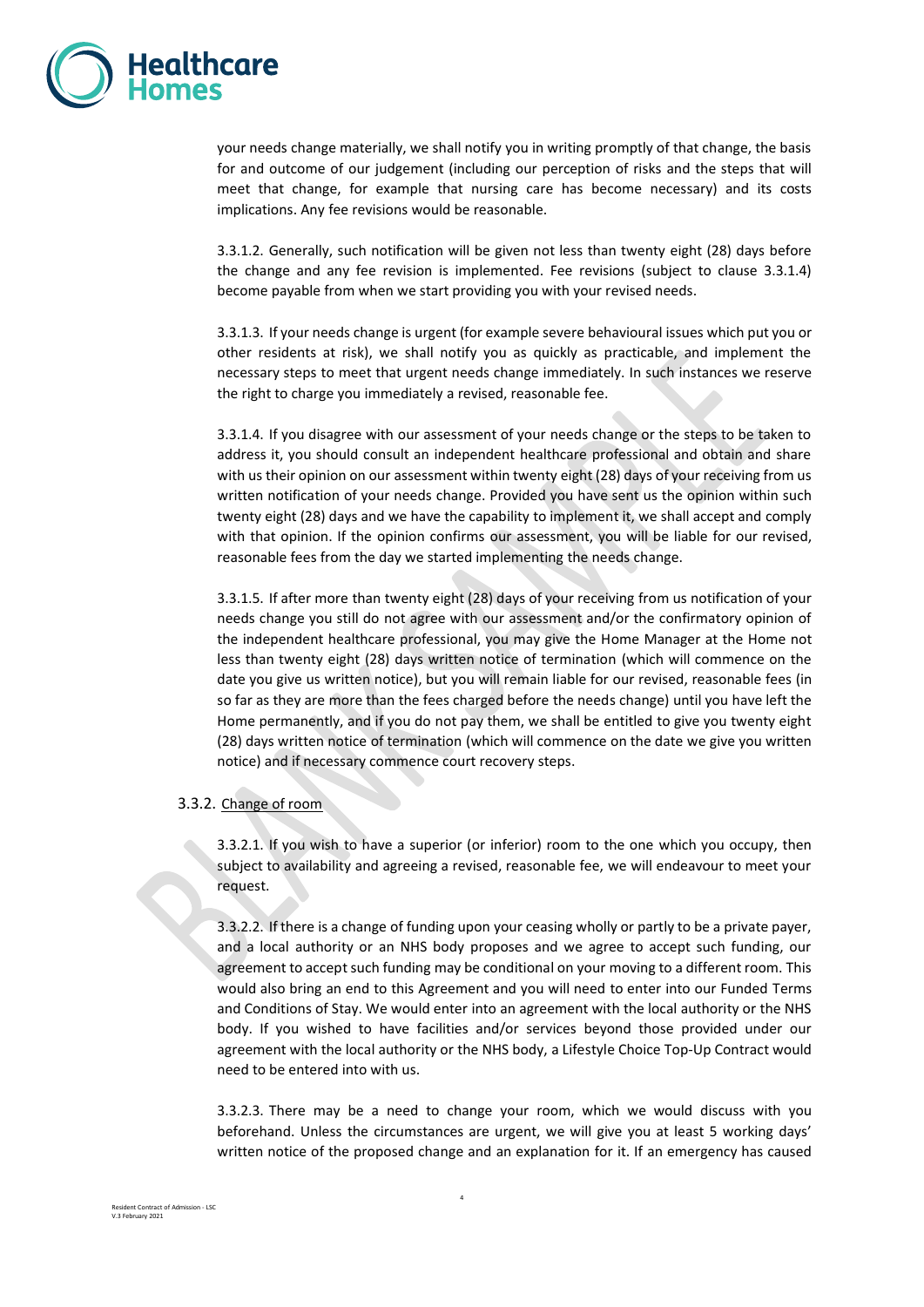

the relocation, once it ends, we will return you to your previous room once it is safe and practical for us to do so.

#### 3.3.3. Annual fee increase of 5.8%

3.3.3.1. This increase (referred to as the **'Fixed Increase'**) shall be applied each 1 April, subject to clauses 3.3.3.3 and 3.3.3.4 below. As an illustration, if you enter a home on 1 August 2020 at a weekly fee of £1,000, on 1 April 2021 the Fixed Increase would result in a revised fee of £1058.00.

3.3.3.2. The Fixed Increase is intended to cover readily predictable staffing costs increases such as staff and agency staff costs increases (including foreseeable increases in employer pension contributions and the National Living and Minimum Wage) and readily predictable running costs increases such as rent, rates, utility bills, insurance, heating, food, medical supplies, equipment and keeping the Home well maintained and in good order.

3.3.3.3. If your stay at the Home starts between 1 January and 31 March, the Fixed Increase will apply on the second 1 April of your residence, and not on the first. For example, if you are admitted on 1 January 2021 your first Fixed Increase would be applied on 1 April 2022.

3.3.3.4. You shall have the right to give the Home Manager at the Home not less than twenty eight (28) days written notice of termination, and provided that notice is given to us at least twenty eight (28) days before 31 March and you have also left the Home by then, you will not have to pay for the Fixed Increase applicable on 1 April of that year.

#### 3.3.4. Fee increase for unpredictable cost increases (referred to as '**Additional Increase**')

3.3.4.1. It is possible that actions are taken or caused by government or quasi governmental agencies (central or local) which have a significant and obvious impact on our costs, such as taxes or other levies, which are not readily predictable, and were therefore not taken into account when we calculated the Fixed Increase. Examples might include increases in employer pension contributions or in the National Living and Minimum Wage beyond the amount readily predictable or requirements for significant increases in staff qualification or staff to resident ratios which will have a significant impact on our costs.

3.3.4.2. If there are circumstances which give rise to an Additional Increase, you will receive written notice of it together with an explanation at least twelve (12) weeks prior to our implementing such Additional Increase. If you are not prepared to pay such Additional Increase, you shall have the right to give the Home Manager at the Home not less than twenty eight (28) days written notice of termination, and provided that notice is given to us at least twenty eight (28) days before that Additional Increase is due to be implemented and you have also left the Home by then, you will not have to pay such Additional Increase.

#### **4. Length of Agreement for Short Stay Residents and Overstay**

4.1. Subject to complying with the terms of this Agreement the Resident will be entitled to reside in the Home for the full period of the Short Stay set out in the Resident Admission Agreement but must vacate the Home at the end of that period. Any part of a day upon which you arrive or depart constitutes a full day's residence.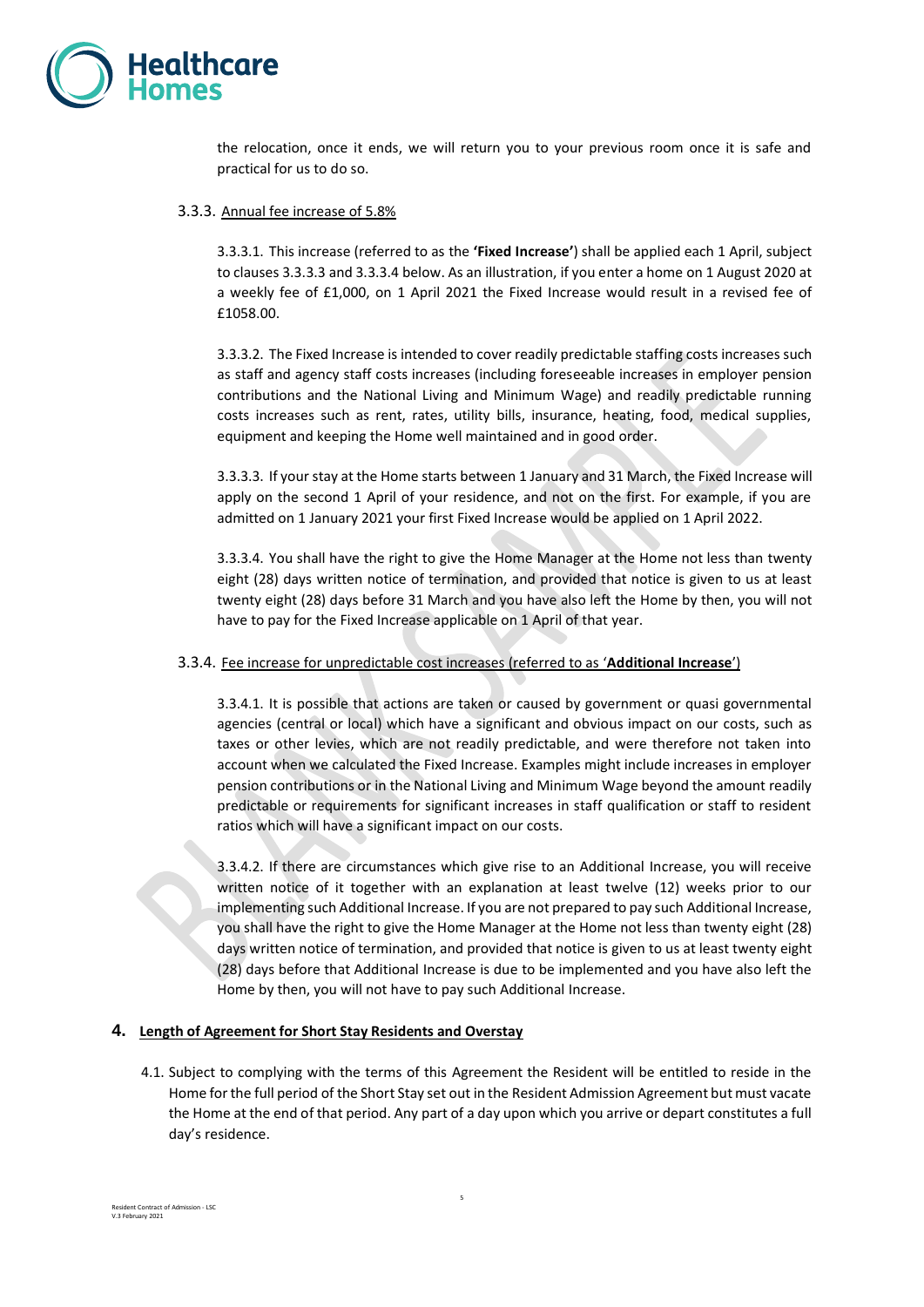

- 4.2. You may write to us to end your Short Stay at any time by sending or giving the Home Manager of the Home not less than seven (7) days written notice of termination (which will commence on the date you provide written notice).
- 4.3. We may write to you to end your Short Stay at any time by sending or giving to you not less than seven (7) days written notice of termination (which will commence on the date we provide written notice) if:
	- 4.3.1. Having consulted with you and or those at an appropriate external health care agency (for example a community nurse, GP or social worker) in our reasonable opinion we are unable to provide the degree of care and or nursing to meet your assessed needs; or
	- 4.3.2. In our reasonable opinion there are circumstances or behaviour which despite any consultation and management efforts are seriously detrimental to the welfare of other residents or to the conduct of the Home.
- 4.4. At the end of any Short Stay termination notice period the Resident's licence to occupy their room ceases, and the Resident shall leave the Home taking with them all belongings and any furniture the Resident brought with them.
- 4.5. If you overstay your Short Stay period, until you leave the Home or enter into a further agreement with us, you shall continue to be liable to us at the Gross Daily fee set out in the Resident Admission Agreement and in all other respects your continued residence will be subject to these Resident Admission Agreement terms which are applicable to Long Stay Residents.

#### **5. Fees for Short Stay Residents and Circumstances where some of the Fee you have paid may be Refunded**

- 5.1. The period of the Short Stay will be set out in the Resident Admission Agreement along with the associated fee for such stay, calculated at a daily rate. The Short Stay fee must be paid to us in full in cleared funds prior to admission.
- 5.2. In the event of your death during the Short Stay period set out in this Agreement, taking account of the provisions of clause [13](#page-10-0) there may be due to your estate a pro rata refund of the fee you have paid.
- 5.3. In the event that you are in hospital during a Short Stay or you are otherwise absent from the Home, calculated from the eighth day of your absence until the earlier of the day you return to the Home, or if you do not return to the Home, the end of your Short Stay period a 10% discount will be applied pro rata to the fee you have paid, and will be refunded to you. This 10% discount represents our savings arising from your absence, primarily in relation to food, heating, lighting and laundry. If it is clear that you will not be returning to the Home or, after consultation with you, it is agreed that you will not be returning to your room, the Short Stay fee that you have paid will be refunded pro rata if and to the extent that your room is occupied by another Resident at any time during the remainder of the Short Stay period.
- 5.4. You may be due a pro rata refund of the payment made to us:
	- 5.4.1. If you have given us notice under clause 4.2 above calculated by reference to the end of the notice period; or
	- 5.4.2. If we have given you notice under clause 4.3 above calculated by reference to the end of the notice period; and/or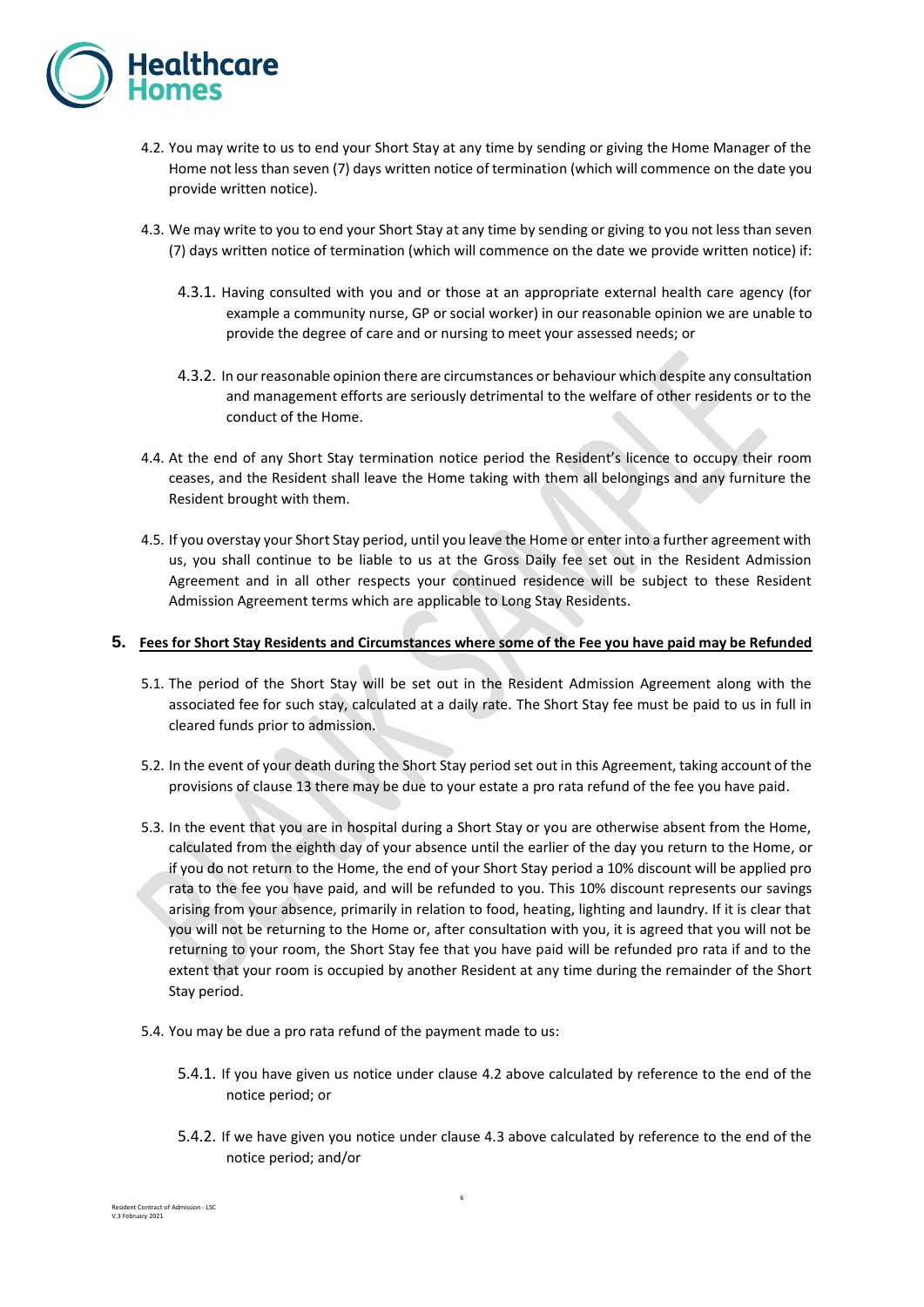

5.4.3. If your room is occupied by a new resident after notice under clause 4.2 or clause 4.3 has been given, and before the end of the notice period your room is occupied by a new resident, calculated by reference to the period between such new occupation and the end of such notice period.

## **6. Fees for Long Stay Residents**

- 6.1. The weekly fees for your stay as a Long Stay Resident are shown in the Resident Admission Agreement and are payable in advance as follows. The first payment shall be due no later than the day of admission and shall cover the period up to the end of the first 4-weeks (i.e., 28 days) stay starting with the day of admission. Thereafter, we will invoice you 4-weekly in advance for your stay at the Home. You must pay the fees payable and due for each 4-week period by no later than the first day of each 4-week cycle.
- 6.2. If on admission it has already been confirmed to us by the relevant NHS Clinical Commissioning Group ('**CCG**') that you have eligibility for Funded Nursing Care ('**FNC**'), we shall collect fees net of FNC. If FNC eligibility has not been confirmed by the CCG at the time of your admission, or if at a later date during your residence you become eligible for FNC; once we have confirmation and details of your FNC entitlement from the CCG (which we will confirm to you) we will adjust your account accordingly so that you are only charged net of FNC. You will also be notified as soon as reasonably practical if FNC ceases or the amount of FNC we receive changes, and the consequential adjustment to the net amount you pay. If there is disagreement between you and us about whether the decision of a CCG about your FNC eligibility involves a change in your needs, clauses 3.3.1.4 and 3.3.1.5 shall apply.
- 6.3. Subject to clause [13,](#page-10-0) where the Resident is absent from the Home, fees shall remain payable for the period of absence as follows:
	- 6.3.1. For the first seven (7) days 100%; and
	- 6.3.2. From the eighth (8) day and for the following 5 weeks 90% (i.e., a discount of 10% representing our savings arising from your absence, primarily in relation to food, heating, lighting and laundry).
	- 6.3.3. We shall endeavour to consult with you about your return to your room, but if it remains empty after this 6 week period, we reserve the right to terminate this Agreement by giving you twenty eight (28) days written notice. The 10% discount set out at clause 6.3.2 above will be applied during any such twenty eight (28) days written notice period. We will not charge you if and to the extent that FNC is withdrawn or reduced during your absence and if your room is occupied by a new resident during such termination notice period, your fees liability will be adjusted appropriately.

# **7. What your Fees include**

- <span id="page-6-0"></span>7.1. Where possible the room allocated upon admission to the Home will remain your room. Clause 3.3.2 deals with a change of room and any associated fee adjustments.
- 7.2. The fees charged by us include the costs we incur in staffing the Home on a 24-hour basis to provide care (and nursing, where applicable) and support services in accordance with your assessed needs. This includes: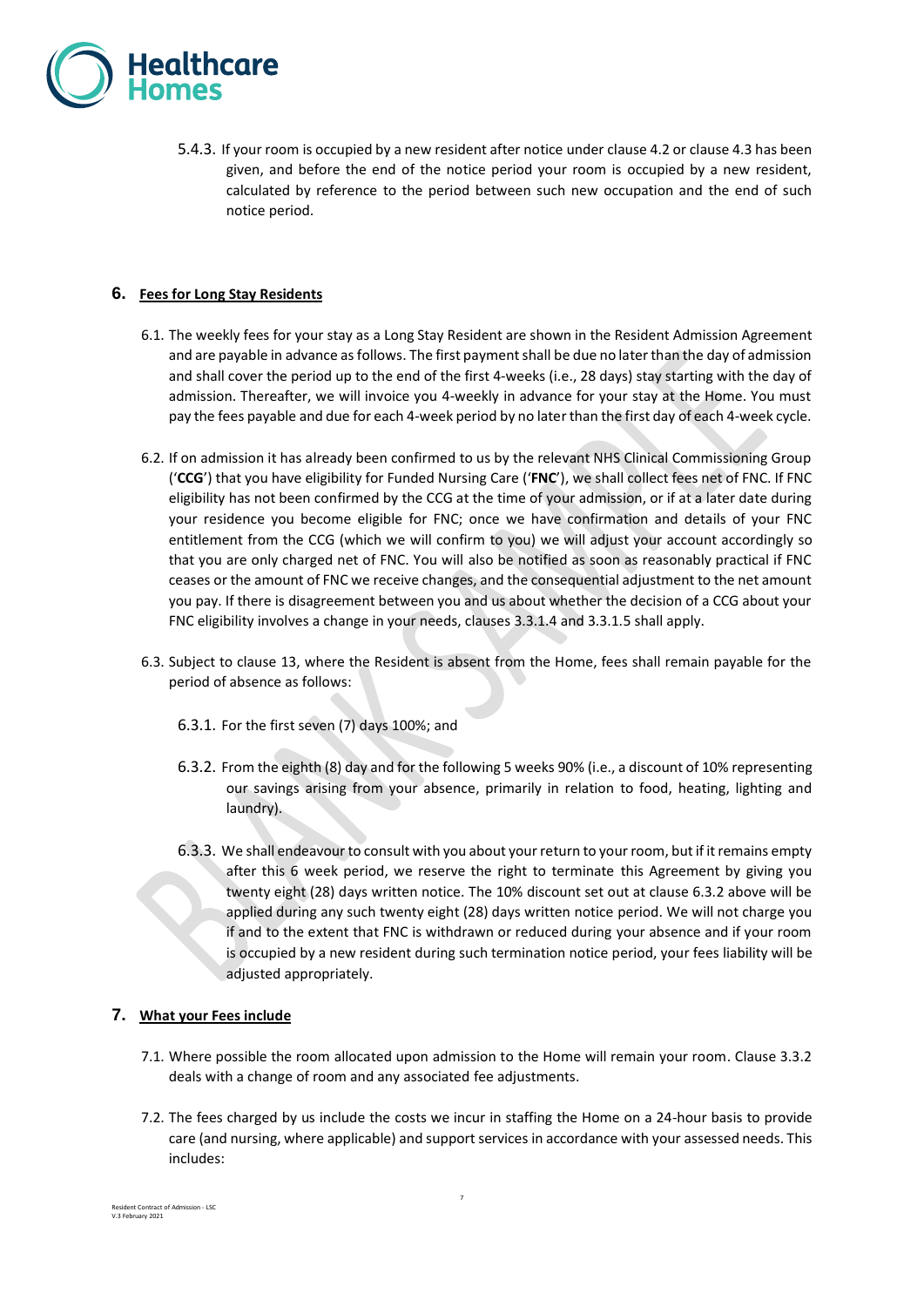

- 7.2.1. Your right to use the room allocated to you, or such other room as we may determine from time to time;
- 7.2.2. Such food and drink as is normally required by a resident of the Home and will include breakfast, dinner and supper with a reasonable choice of menus (including special diets), along with the reasonable provision of snacks throughout the day;
- 7.2.3. Heating and lighting;
- 7.2.4. Cleaning of rooms;
- 7.2.5. Periodic decorating of the Resident's room;
- 7.2.6. The provision of appropriately trained staff on a 24-hour basis;
- 7.2.7. Laundering of bed linen and personal items not requiring dry cleaning or specialist washing;
- 7.2.8. The residential (and nursing, if appropriate) care recorded in your Care Plan as meeting your assessed needs and which comprises your care (and, if applicable, nursing) package.

#### **8. What your fees do not include**

- 8.1. Your fees do not cover anything not included in clause [6.3.3,](#page-6-0) for example, but not limited to:
	- 8.1.1. The costs of newspapers and periodicals, hairdressing, toiletries, dry cleaning, chiropody, treatment by dentists or opticians, or the purchase of clothing and personal effects.
	- 8.1.2. We are not obliged to provide an escort for any external scheduled appointments or emergency attendances. However, if we do provide an escort for such appointments, we will charge a reasonable escort duty fee at an hourly rate which will reflect the level of experience and qualification of the person(s) providing the escort. Except in urgent cases we shall notify you of the identity of the escort(s) and their hourly rate beforehand.
	- 8.1.3. Any damage that you or a visitor of yours causes to the Home (including equipment and your room) over and above that which would be expected to be caused by usual wear and tear, the cost of which you will reimburse us.
- 8.2. We shall invoice you regularly for any such additional costs and fees, which shall be paid by you within the latter of seven (7) days of your receipt of our invoice or any later payment date stipulated in the invoice. We may ask you to provide us a reasonable amount on account of such additional costs and fees, and in that event you ought to comply with such a request within seven (7) days of our making it, failing which we reserve the right to cease providing or arranging for the provision of such goods or services. There will be kept at the Home a record of the preceding twelve (12) months additional costs and fees (including where received by us invoices for goods or services provided by third party suppliers) and upon request there will be made available by the Home a statement of any monies which we have received on account and their application.

#### **9. Funding Arrangements (only applicable for Long Stay Residents)**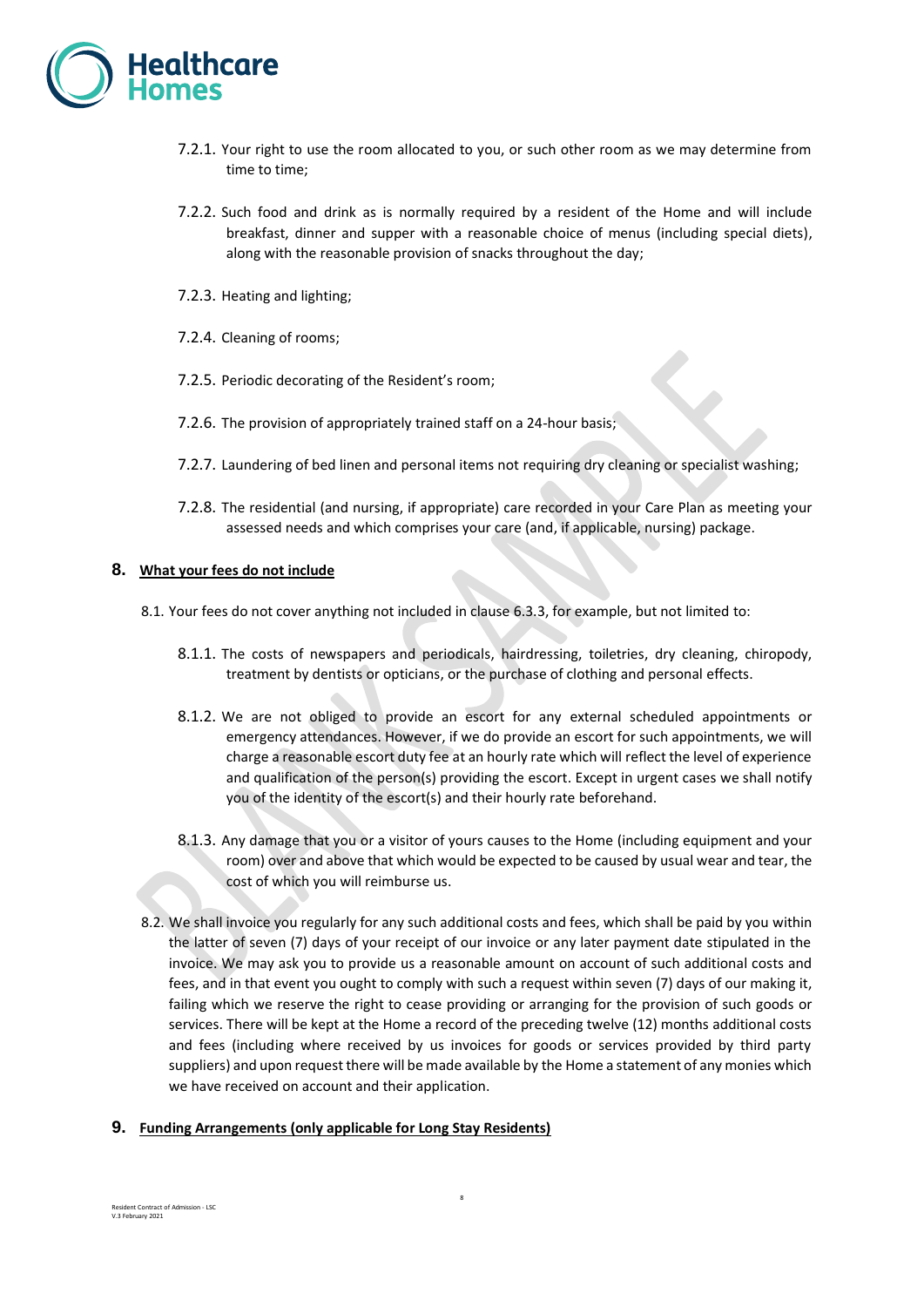

- 9.1. You and any Guarantor promise that there are readily accessible funds sufficient to pay for your care for at least 2 years from the date of admission to one of our care homes. We have asked you and any Guarantor to provide us with information to evidence such sufficiency which ought to be provided prior to your admission to the Home. These are important factors in our agreeing to admit you into the Home.
- 9.2. We may also ask you and any Guarantor once a year to provide reasonable financial information to evidence your ongoing ability to self-fund. You and any Guarantor ought to provide us with the financial information we request within twenty eight (28) days of our request being made.
- 9.3. Where the Resident or Guarantor becomes aware that the Resident's available assets, or in the case of a Guarantor their own assets, total less than six (6) months worth of total fees payable under this Agreement, they should contact the Home Manager to discuss their options regarding future payment, funding options and continued residence in the Home.
- 9.4. Where there is a proposal that the Resident's funding status might alter through the provision of NHS Continuing Healthcare or local authority funding, the Home Manager at the Home should be informed immediately of any such proposals by the Resident or Guarantor. We shall work with you, such authorities and anyone who might top-up any shortfall between fees offered by a CCG for NHS Continuing Healthcare or by a local authority and our required weekly fee, and endeavour to agree terms with them by which you are able stay at the Home despite a change of funding, but we cannot guarantee the outcome of such discussions, and you may be required to leave the Home. If those discussions are successful, new contracts ought to be entered into with such CCG or local authority (and, if applicable, any top-up payer), and this Agreement will come to an end from the date the local authority or CCG agrees to pay us for your continued stay at the Home.

# **10. Trial Period for Long Stay Residents**

- 10.1. The first four (4) weeks of your stay in the Home is a trial period during which time either we or you can terminate this Agreement by giving the other party seven (7) days written notice of their intention to terminate, which will commence on the date notice is given. Your notice should be given in writing to the Manager at the Home. We will only give you notice if we have good reason, such as behaviour which puts you or others at risk or because we cannot meet your care or nursing needs.
- 10.2. If your room is occupied by a new resident after such termination but before the end of the trial period, we will refund you a proportion of the advance payment made to us which is attributable to the period of such occupation.

#### **11. Our rights to end this Agreement (only applicable for Long Stay Residents)**

- 11.1. We may write to you to end this Agreement by providing you with not less than twenty eight (28) days prior notice (which will commence on the date notice is given) if:
	- 11.1.1. Any amount lawfully due to us is not paid within thirty (30) days of our written request for such payment and no realistic proposals have been made for such payment and for payment of the further sums that will have fallen due by the end of the thirty (30) days written request period; or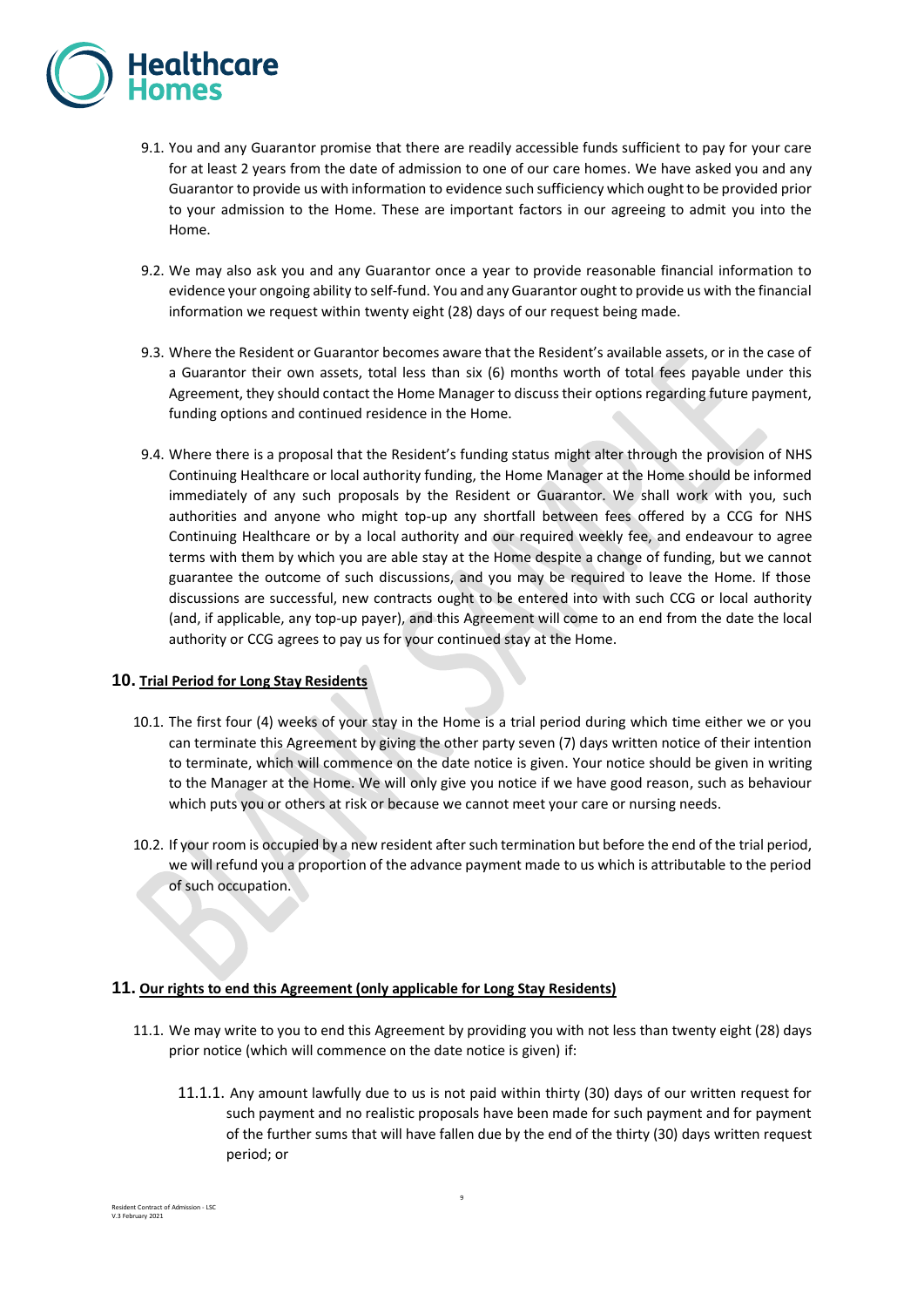

- 11.1.2. In accordance with clause 3.3.1.5; or
- 11.1.3. The circumstances in clause 6.3.3 apply; or
- 11.1.4. If there is a proposed switch of funding (see clause 9.4) to which we do not agree; or
- 11.1.5. Having consulted with you and or those at an appropriate external health care agency (for example a community nurse, GP or social worker) in our reasonable opinion we are unable to provide the degree of care and or nursing to meet your assessed needs; or
- 11.1.6. Following any other material breach by you of this Agreement, if such material breach continues for twenty-eight (28) days after a request in writing from us to you requesting the breach be remedied.
- 11.2. We may end this Agreement at any time by providing you with immediate written notice (or notice of such length which is in our view appropriate) if in our reasonable opinion there are circumstances or behaviour which despite any consultation and management efforts are seriously detrimental to the welfare of other residents or to the conduct of the Home.
- 11.3. You may appeal any decision to issue a termination notice to the Regional Director responsible for the Home (whose details will be available from the Home) within seven (7) days of your receiving the termination notice from us.
- 11.4. At the end of any termination notice period the Resident's licence to occupy their room ceases, and the Resident shall leave the Home taking with them all belongings and any furniture the Resident brought with them, and calculated to the later date of the end of the termination period and the day the Resident leaves the Home, all amounts lawfully due to the Company or the Resident which have not yet been paid must be paid.

#### **12. Your rights to end this Agreement (only applicable for Long Stay Residents)**

- 12.1. You may write to us to end this Agreement at any time by sending or giving the Home Manager of the Home:
	- 12.1.1. not less than twenty-eight (28) days written notice of termination (which will commence on the date you provide written notice); or
	- 12.1.2. not less than seven (7) days written notice (which will commence on the date you provide written notice) following any material breach by us of the Agreement, providing such material breach continues for twenty-eight (28) days after a request in writing from you to us asking for the breach to be remedied; or
	- 12.1.3. in accordance with any of clauses 3.3.1.5, 3.3.3.4 or 3.3.4.2.
- 12.2. At the end of any termination notice period the Resident's licence to occupy their room ceases, and the Resident shall leave the Home taking with them all belongings and any furniture the Resident brought with them, and calculated to the later date of the end of the termination period and the day the Resident leaves the Home, all amounts lawfully due to the Company or the Resident which have not yet been paid must be paid.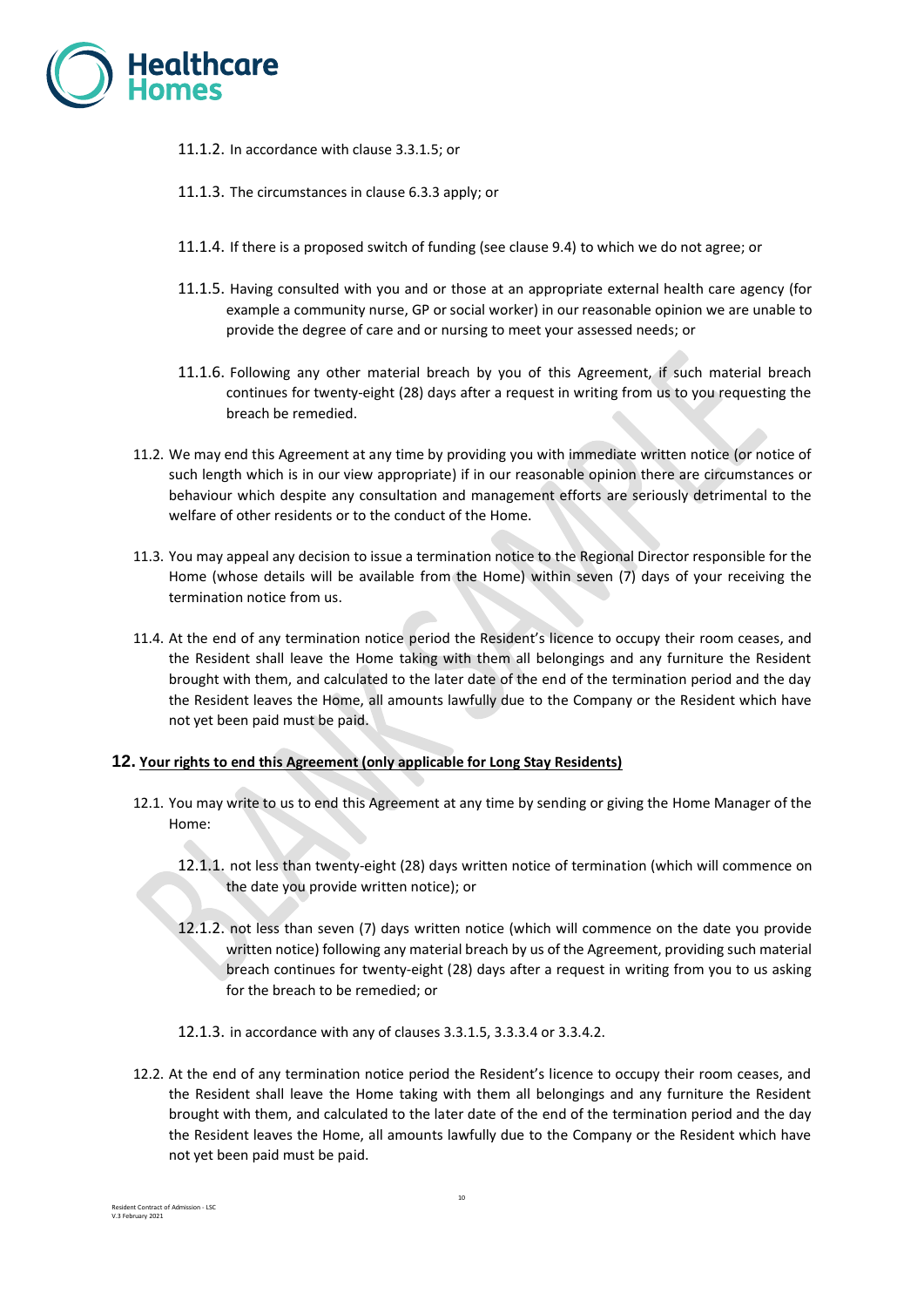

## **13. Termination of Long Stay Residents Agreement outside of the Control of either Party**

- <span id="page-10-0"></span>13.1. Except for those terms intended to have continuing effect, this Agreement will terminate immediately upon the death of the Resident. If this happens, this Agreement will be deemed to have been terminated at midnight on the date of death and the Home will charge to the Resident's estate three (3) day's fees (calculated from the day after the Resident's death) pending clearance of the Resident's room (and additional sums in the circumstances set out at clause 14). If we receive any FNC contributions for any nursing care prior to death, we shall credit the Resident's account accordingly.
- 13.2. Any refund of fees or cash we hold will be paid to your estate and any outstanding fees, or other costs or charges due to the Company, together with any interest properly due, shall be paid by your estate or (if there is one) Guarantor.

# **14. Other Effects of Termination - Charges if your Room is not Cleared - and Sale and Disposal of your Belongings and any Furniture**

- 14.1. If the room is not cleared of all of your possessions within three (3) days of this Agreement terminating in accordance with clause 11 or 12 and you have not taken all your belongings and any furniture with you, we reserve the right to charge an additional fee equal to the daily rate for a maximum of ten (10) days.
- 14.2. In the event of your death, if the room is not cleared of all of your belongings and any furniture within three (3) days of this Agreement terminating in accordance with clause [13,](#page-10-0) we reserve the right to charge an additional fee equal to the daily rate for a further seven (7) days. Those representing your estate may ask us to extend such period, and provided there is no new occupation of the room and satisfactory arrangements are reached for the payment of continuing daily fees, we shall not object to such a request.
- 14.3. If by the end of the ten (10) days set out in clause 14.1 or the ten (10) days (or more if so requested and agreed) set out in clause 14.2 all of your belongings and any furniture are not cleared, we reserve the right to remove and, where possible, store them at the Home. If it is not possible to store all or some of them at the Home, we may have to store them elsewhere. We shall have the right to charge our reasonable costs of removal and storage, with removal and storage costs calculated at the rate of a reputable storage company.
- 14.4. If any of your belongings and furniture have not been collected at the end of (as the case may be) the period set out at clause 14.1 or the period set out at or agreed in accordance with clause 14.2, we shall have the right to give you or those representing your estate not less than fourteen (14) days written notice before we dispose or sell them. If any of them are of significant money value, we shall try and sell them at a reasonable price. If there is a sale, after deducting our reasonable costs and expenses incurred in such sale, we shall within twenty eight (28) days of sale account to you or your estate for any net sales proceeds.

# **15. Visitors Policy**

15.1. If we have reasonable grounds to suppose that a visitor is an immediate, significant risk to the welfare of any resident, other visitor or member of staff, we have the right to require them to leave the Home immediately. In instances of lesser risk, we shall endeavour to discuss with the visitor and the resident they are visiting our views of their conduct and any conditions for further visits. If we believe the visitor poses a significant risk to any resident, visitor or staff, we may inform them that they are not permitted to attend the Home for such period as is reasonable. They or the resident whom they wish to visit can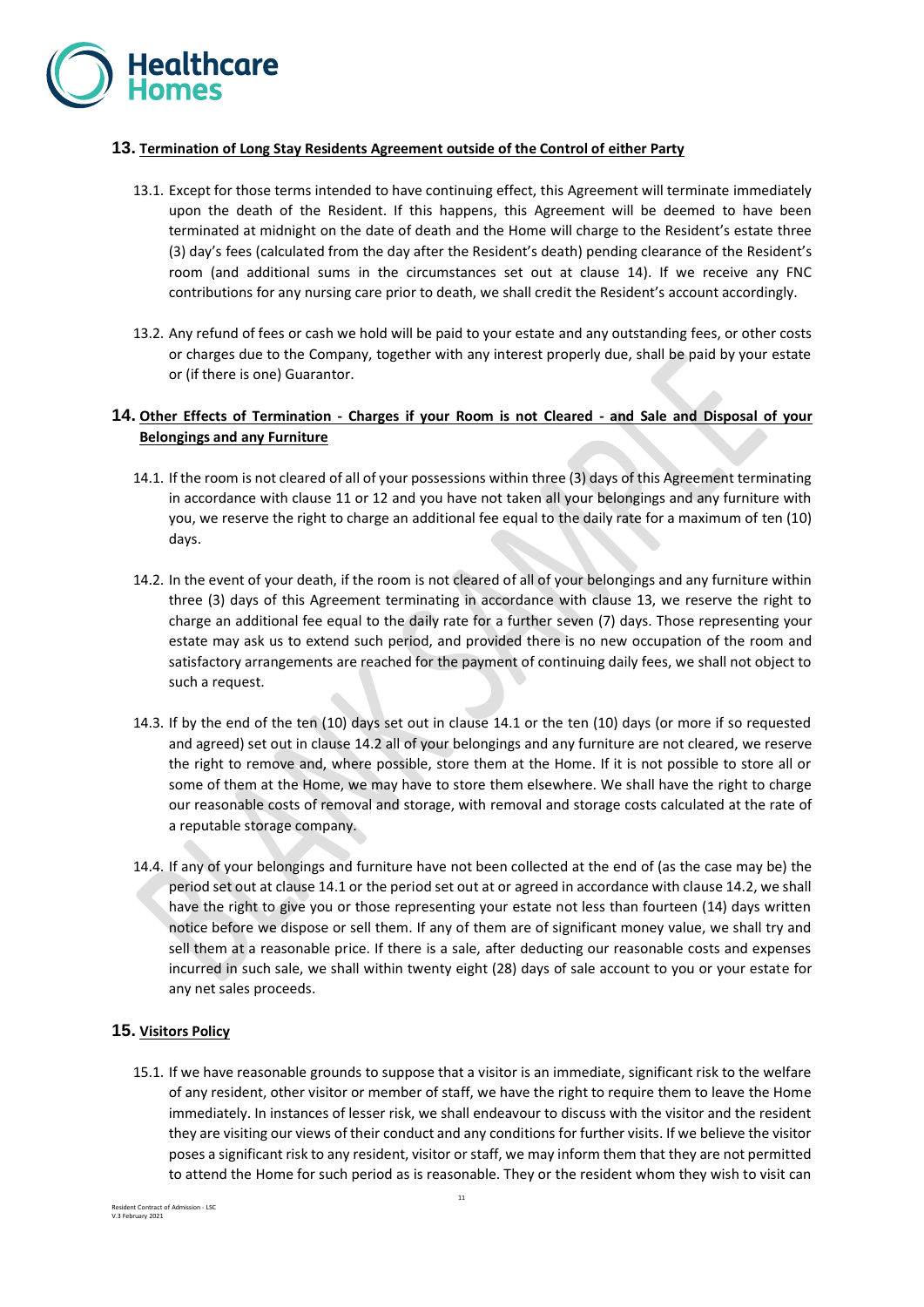

ask that the Home Manager of the Home review the decision to prevent attendance at the Home or any conditions imposed on any future visits and if dissatisfied with such review, may appeal it to the Regional Director responsible for the Home, whose details are available from the Home.

## **16. Interest and Recoverable Costs**

16.1. Any amount due within the Terms of this Agreement that is not paid to the Company on its due date will bear interest from the due date to the date of actual payment (calculated on a daily basis) at the rate of 3% above the base lending rate of the NatWest Bank. This interest, which shall compensate us for our being unable to use of the monies you have failed to pay, shall accrue on a daily basis from the due date until the date of actual payment of the overdue amount, whether before or after judgment. You must pay us interest together with any overdue amount along with all reasonable legal fees, costs and expenses incurred in recovering such overdue amount.

## **17. Insurance**

17.1. You are responsible for insuring to full replacement value all personal furniture and belongings brought in to the Home. The Home shall not be responsible in any way unless the Home has been negligent, fraudulent or breached this Agreement in respect of your belongings. The Resident must not keep large sums of cash or valuable items in his/ her room and, if the Resident does so, it will be at the Resident's risk and the Company shall have no liability for loss of any such cash or valuables. Sums may be deposited in the Home's safe subject to the maximum permitted by our existing insurance policy of £100.

#### **18. Our Right to alter this Agreement**

18.1. The Company shall have the right to vary the Terms and Conditions of this Agreement from time to time to ensure the Company is able to deliver safe, effective and efficient care services in line with changing needs of residents, or to adapt to new or changed legislation or regulatory rules. Variations will be notified in writing at least twenty eight (28) days in advance and will take effect from the date stated in the notice.

#### **19. Liability**

- 19.1. Nothing in these Terms and Conditions shall exclude or limit liability for death or personal injury resulting from the negligence of the Company, or its employees or agents or breach of statutory duties relating to providing you with goods, products or services or any fraud or fraudulent misrepresentation.
- 19.2. The Company shall not be liable to the Resident or any Guarantor for any loss or damage that is not foreseeable. Loss or damage is 'foreseeable' if it is an obvious consequence of our breach or it is being contemplated by you and us at the time this Agreement is entered in to.
- 19.3. Our total liability to you in respect of any loss of or damage to your belongings shall be limited to £2,500 for any one incident.

## **20. Data Protection**

20.1. We will only use your personal information in accordance with the laws that are in force in England, the full details are as set out in our Privacy Policy. You can find our Privacy Policy on our website:

Resident Contract of Admission - LSC V.3 February 2021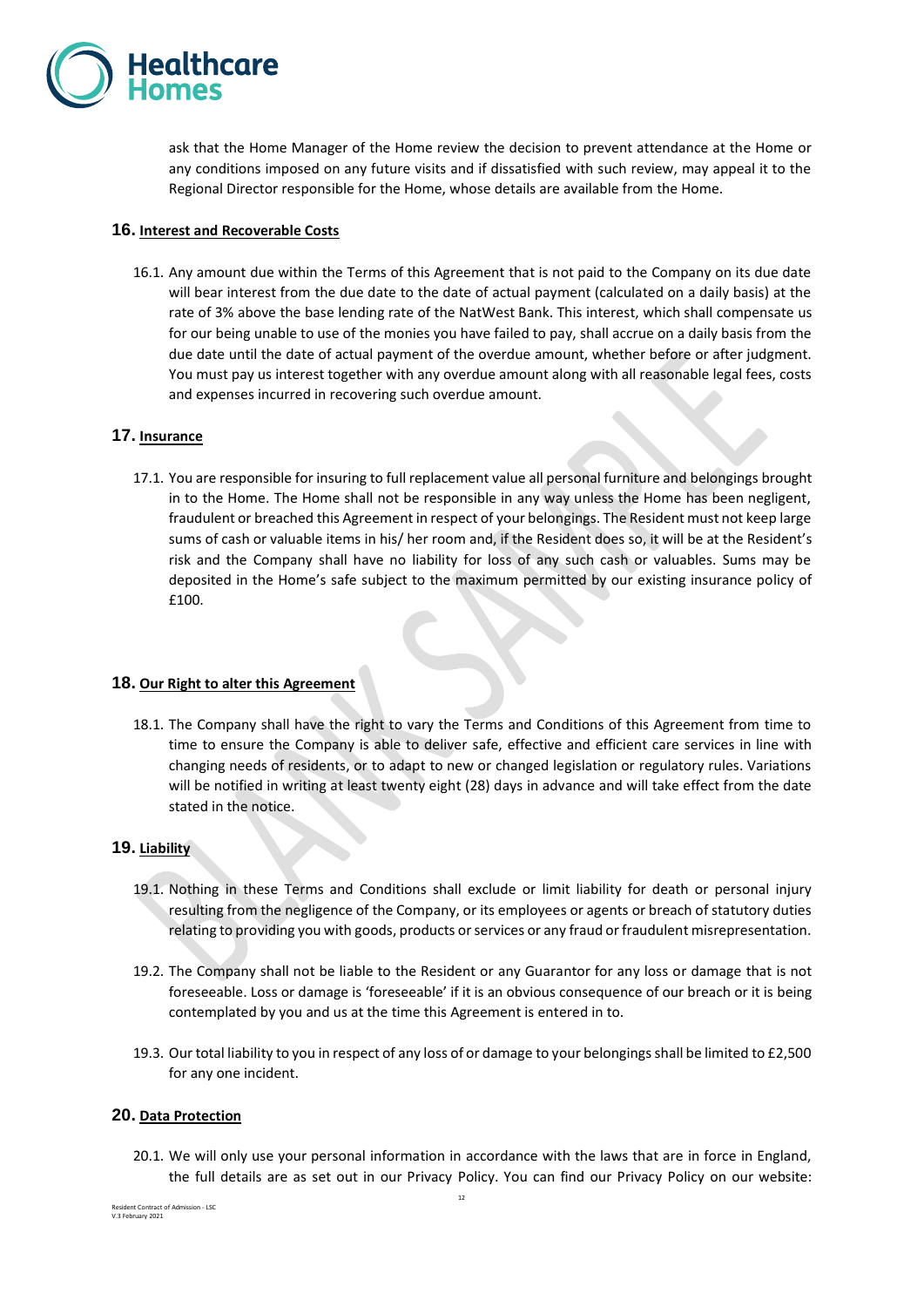

[www.healthcarehomes.co.uk/privacy-notice/](http://www.healthcarehomes.co.uk/privacy-notice/) or it will be supplied to you if you ask the Home Manager at the Home.

## **21. Complaints**

21.1. If you have a query or complaint, we will be pleased to help. Our complaints procedure is to be found on our website: www.healthcarehomes.co.uk or it will be supplied to you if you ask the Home Manager at the Home. It also sets out how you can refer your complaint to the Care Quality Commission or contact the Local Government Ombudsman. You can also report any complaint about abuse or alleged abuse to us and/or the local authority safeguarding team. Independent of your complaints rights you have legal rights in relation to our providing our services with reasonable skill and care and complying with our obligations under this Agreement. Advice about your legal rights can be obtained from the Citizens Advice Bureau or Trading Standards.

#### **22. Governing Law**

22.1. This Agreement shall be governed by and construed in accordance with English Law and the parties submit to the jurisdiction of the English Courts.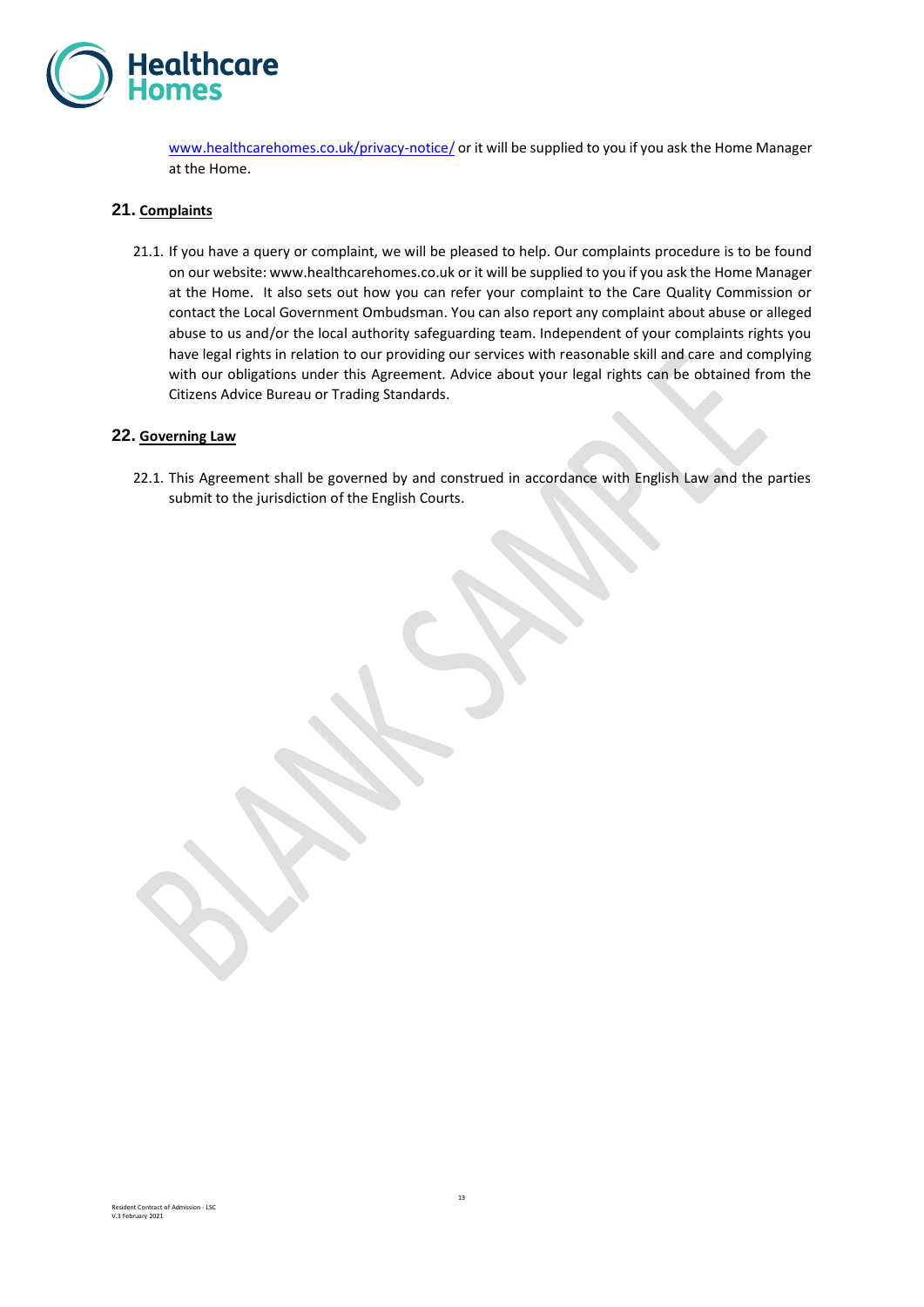

#### **Resident Admission Agreement**

……………………………………………………………………………………………………………………………………………………………………

- 1. Resident Name: ……………………………………………
- 2. Mr/Mrs/Miss/Ms/Dr/Rev/ Other
- 3. Date of Birth: ……………………………………
- 4. Care Home Name: ………………………………………………
- 5. Address:

…………………………………………

- 6. Date of Admission: ………………………………
- 7. Room Number: ………………….
- 8. Type of Care: Nursing/ Residential details of which are set out in your Care Plan
- 9. Duration of Stay: *(Indicate as applicable)*

Long Stay

Short Stay (fixed period, normally of no more than 28 days. Complete below)

- 10. Number of days for Short Stay: …………….
- 11. End date of Short Stay: …………………
- 12. Gross weekly fee (including FNC, where applicable) £………………… Any FNC (only applicable if FNC eligibility is confirmed) £………………… Gross Daily fee (Short Stay) £ …………………
- 13. Fixed Increase of 5.8% on each 1 April (clause 3.3.3.1) applicable to Long Stay Residents. Generally, additional costs and expenses are payable within 7 days of your receipt of our invoice (clause 8.2).
- 14. I confirm that I have received a copy of the Terms and Conditions and the Residents Admission Agreement which constitute this Agreement and agree to the terms and conditions contained within them. I undertake to pay the sums due to Healthcare Homes (LSC) Limited on the due dates.

Capacity in which signing *(Indicate as applicable)* Resident Financial and Property Power of Attorney Deputy

Signature: ……………………………………… (please add name and address overleaf)